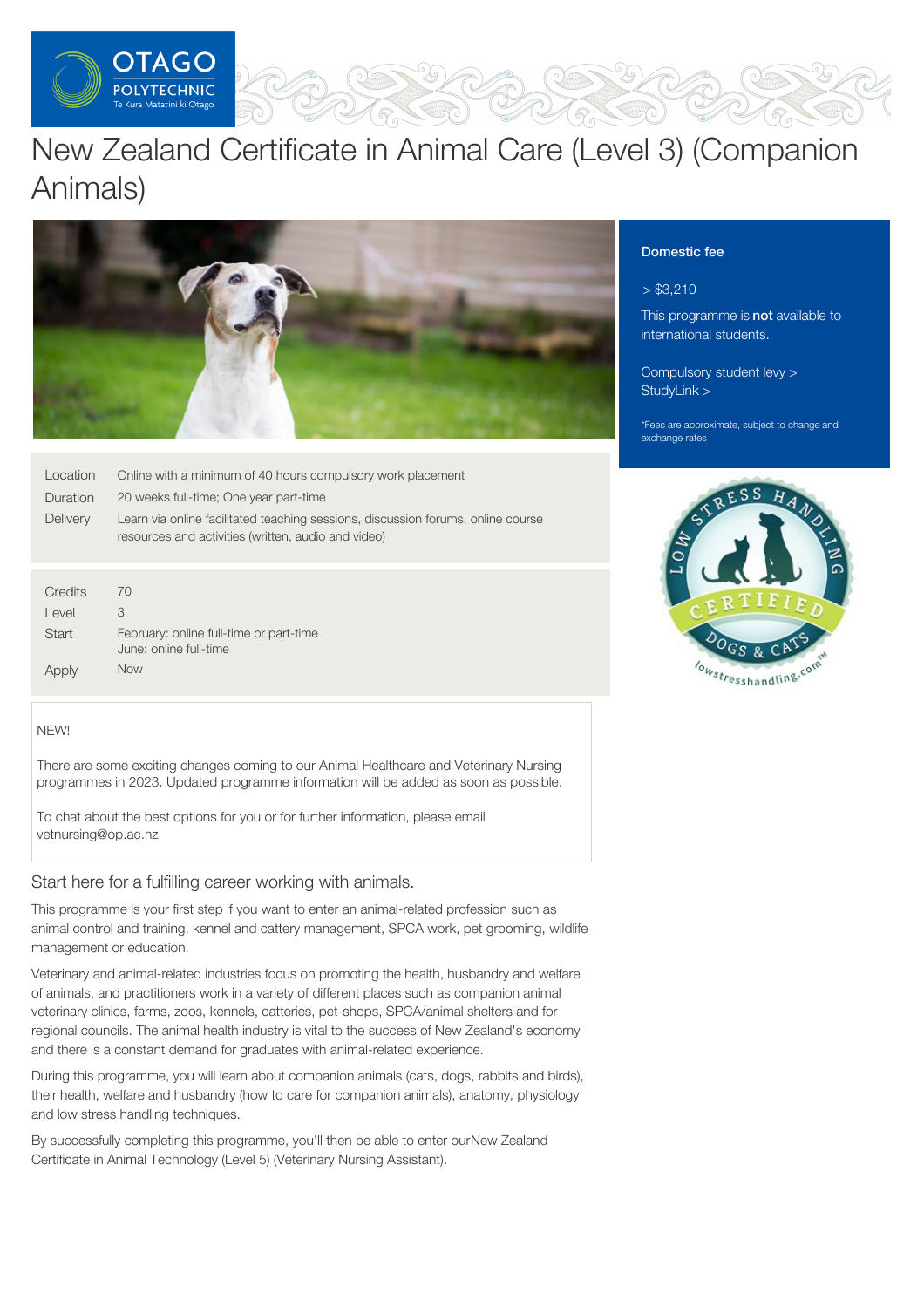The online delivery will ensure that you can fit your study around other commitments and learn from a location that suits you, whilst knowing that assistance is always on hand through our extensive support systems.

Entry requirements

- > There are no academic entry requirements but we prefer that you have:
	- > NCEA Level 1 science/biology OR equivalent
	- > computer skills equivalent to NCEA Level 1
	- > an understanding of the animal-related and veterinary industry
	- > observed in a veterinary clinic or animal facility
	- > a commitment to animal welfare.
- > You must have access to a computer, camera, video and the internet.
- > You must complete the enrolment pack including the health and tetanus declaration
- > You must take a copy of your current Criminal Convictions History to all animal related
- facilities when sourcing compulsory animal related facility work placements.

#### Additional documentation

Upon application you must supply certified copies of proof of identity, academic records, proof of residency (where appropriate).

Upon enrolment (once you have received an Offer of Place), you must complete the Enrolment Pack Declaration including health and tetanus status, and apply for a declaration of criminal convictions history. This can be obtained free from The Ministry of Justice.

#### Selection process

Once we receive your application, we'll let you know within ten working whether you have been accepted. All enrolments will be contingent on Criminal Convictions History.

#### You will study

You'll need to complete all of these courses during this programme.

|   | Level   Credits |
|---|-----------------|
| 3 | 10              |
| 3 | 15              |
| 3 | 15              |
| 3 | 15              |
| 3 | 15              |
|   |                 |

#### Studying online

We're a leader in the provision of online education. You'll learn via online facilitated teaching sessions and discussion forums, as well as having access to online course resources and activities (written, audio and video).

Help is always on hand through our extensive support systems which include:

> One-on-one tutor support

> IT support.

#### Your work placements

You'll need to complete a minimum of 40 hours of work placement time during this programme. These work placements must be sourced and managed by you.

You'll need to organise access to animal-related facilities such as boarding kennels, catteries or regional SPCA's (not veterinary clinics) once you have completed the first course. All work placements will ask to see a copy of your Criminal Convictions History report. This can be obtained free from http://www.justice.govt.nz/assets/Documents/Forms/request-by-individual.pdf

Please note: Whilst you don't need to provide us with evidence of your Covid-19 vaccination status to study this programme, please be aware that some placement providers may ask you for this.

### Your workload

All study is highly-structured, guided and self-directed and you will need to have good time management skills. As a part-time student, you should typically aim for around 15 hours of study per week. A full-time student should typically aim for around 30-40 hours of study per week including work experience. You will